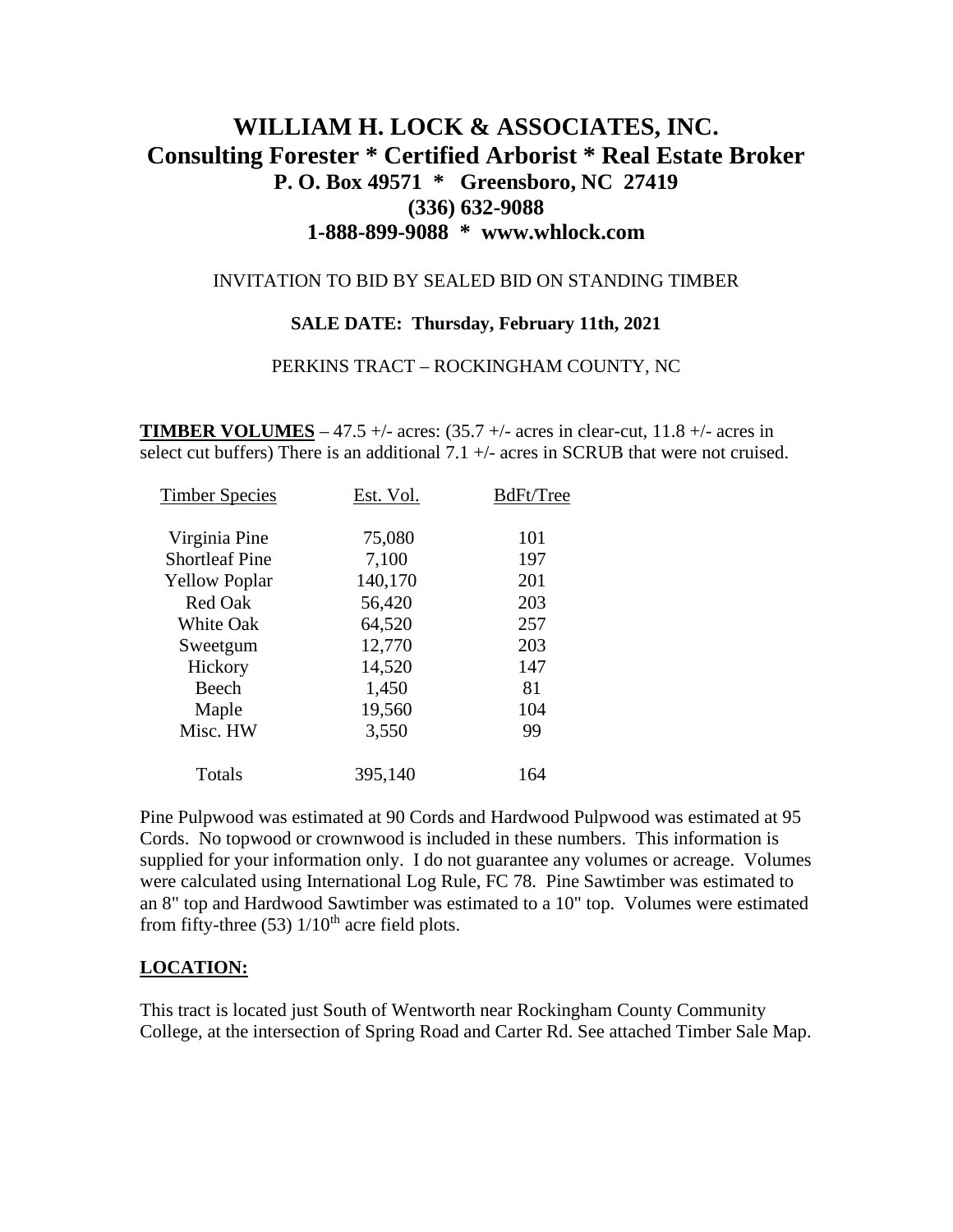Page Two Perkins Tract - Timber Sale Sale Date: Thursday – February 11th, 2021

### **BIDS:**

The Perkins Tract is being sold on a lump sum sealed bid basis. Bids will be accepted by **regular mail** if received by 5:00 pm on Wednesday, February 10th, 2021 **OR** bids will be accepted by **email [\(jcbarnes@whlock.com\)](mailto:jcbarnes@whlock.com), telephone (mobile: 336-706-2088 or office:336-632-9088), fax (336-632-9088), or in-person** at my office until 11:00 am on Thursday, February 11th, 2021. At 11:00 am on Thursday, February 11th, 2021 all bids received will be recorded. The successful bidder will be notified within 24 hours of the bid openings. A 10% deposit may be requested to be delivered to William H. Lock  $\&$ Associates, Inc. within 72 hours of the bid opening. The balance of the sales price is to be delivered at the sale closing. The seller reserves the right to refuse or accept any and all bids. Seller will consider all bids. The seller will be responsible for the timber deed preparation, revenue stamps if recorded, and the forestry consultant fees. The buyer will be responsible for all other closing costs. A \$1,000 performance deposit will be payable at closing and held in a non-interest bearing trust account until satisfactory completion of logging. The performance deposit does not limit the buyer's liability.

### **PLACE OF SALE:**

The timber sale will be held at the office of William H. Lock & Associates, Inc. in Greensboro, NC. The office address is 375 S. Swing Road, Greensboro, NC 27409. Telephone and Fax: 336-632-9088; [Email: jcbarnes@whlock.com](mailto:Email:%20jcbarnes@whlock.com) 

## **CONDITIONS OF SALE**:

1. The Buyer shall have 24 months from the date of the timber deed to cut and remove all merchantable timber within the "Sale Areas". "Creek Buffers" have been marked with Blue Paint. No blue flagged trees marking the buffer boundaries may be cut. All Pine and Hardwoods >16" DBH may be harvested from within these buffer areas provided all Best Management Practices, Forest Practice Guidelines, and any applicable river basin or watershed regulations are followed. The sale boundaries are marked with pink flagging. No trees marked with pink flagging and no trees beyond the pink flagging are to be harvested.

2. The Buyer shall access the tract from Spring Road and/or Carter Road, however no decking will be allowed in close proximity to the house located at 198 Carter Rd. Deck site locations will need to be approved by William H. Lock and Associates, Inc. prior to any harvesting related activities beginning. All access routes will need to be installed and/or maintained according to all North Carolina Best Management Practices, Forest Practice Guidelines, and any applicable river basin or watershed rules. All roadways must remain open and passable by ordinary traffic at all times. The roadways must be left in similar condition at the completion of the harvesting operation as they were at the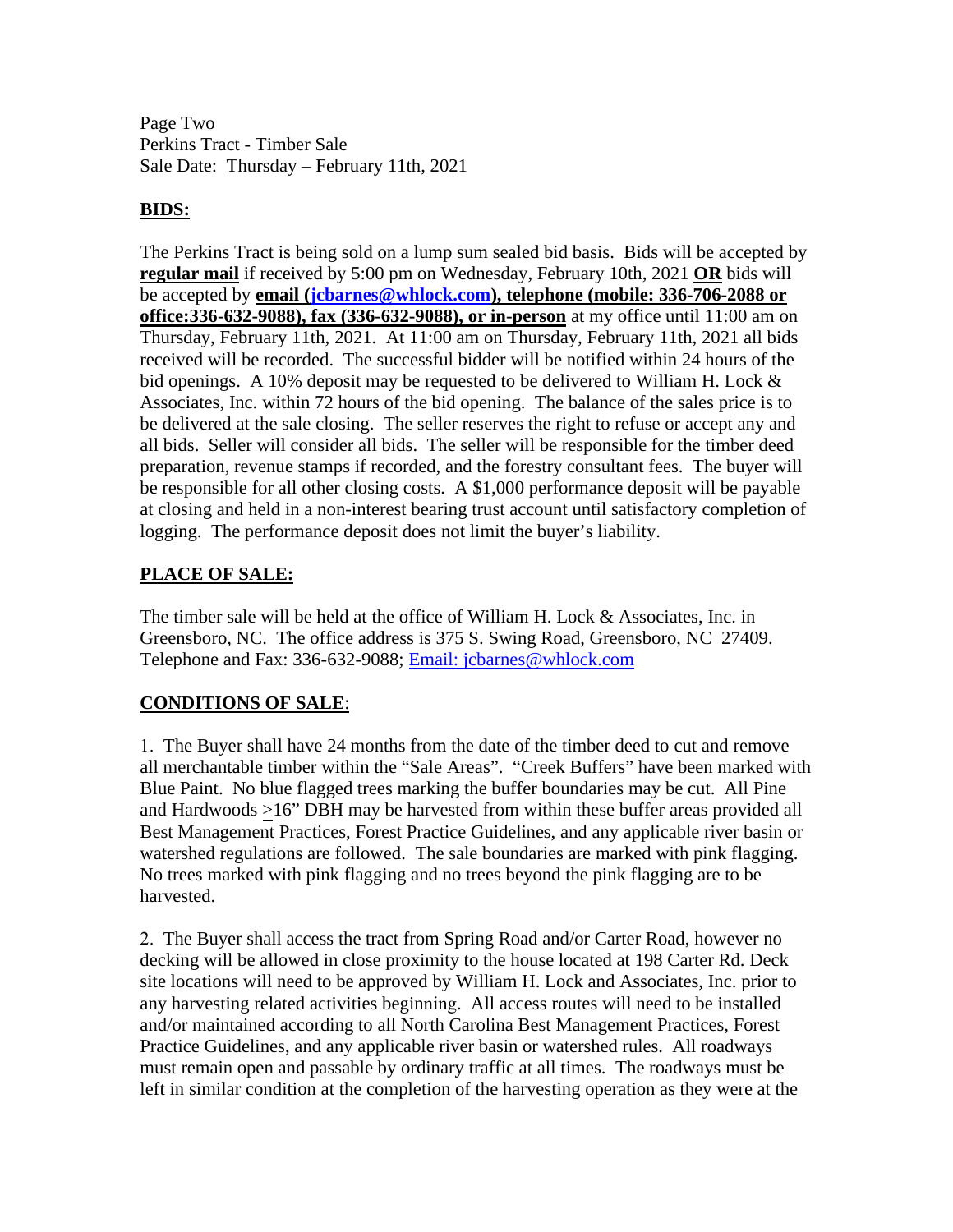Page Three Perkins Tract - Timber Sale Sale Date: Thursday – February 11th, 2021

beginning of the harvesting operation, reasonable wear and tear accepted. Call W.H. Lock and Associates, Inc. if there are questions concerning access routes.

3. The Buyer is responsible for maintaining a clean site. No equipment parts, trash, tires or other debris created as a result of the harvesting operation shall be left on the property. It shall be the Buyer's responsibility to clean up any hazardous material or chemical waste spills including but not limited to Diesel Fuel, Hydraulic Fluid, Machine Oil, and/or Gasoline upon the subject property if deposited as a result of the harvesting operation. Responsibility will include any required remediation including but not limited to the removal of contaminated soils.

4. Harvesting operations must not interfere with any farming operations and farming operations must not interfere with any harvesting operations. Decking, loading or hauling will not be permitted in any existing open fields or pastures immediately adjacent to the timber unless approved by William H. Lock & Associates, Inc. If approved, open areas must be free of logging debris, smoothed when completed, and re-seeded if necessary.

5. The Buyer is responsible for following all Federal, State, and local regulations regarding timber harvesting activities. If required, Buyer is responsible for obtaining any necessary permits or licenses required for timber harvesting. All logging operations must conform to North Carolina Best Management Practices, Forest Practices Guidelines, and any applicable river basin or watershed rules. In the event that a non-compliance situation is identified on the tract as a result of the harvesting operation, William H. Lock & Associates, Inc. will have the express right to suspend the harvesting operation until the situation is brought into compliance. No trees or other logging debris shall be left in or across the property boundary, sale cutting lines or access roads and paths.

6. All necessary sale harvest boundaries have been marked with pink flagging. Landowner guarantees the pink flagged sale boundaries. No flagged trees denoting the sale boundary shall be cut and no trees outside the boundary lines shall be cut. If trees marking the sale boundary are cut, North Carolina timber trespass laws may apply. No trees shall be cut to fall on a neighboring landowner's property or where potential damage may occur. If existing property corners are damaged or removed as a result of the harvesting operation, Buyer agrees to replace the markers at the correct surveyed location at their own expense.

7. Buyer agrees to notify William H. Lock & Associates, Inc., P. O. Box 49571, Greensboro, NC 27419 at least 3 days in advance of the beginning of the harvesting operation and at least 3 days in advance of the completion of the harvesting operation.